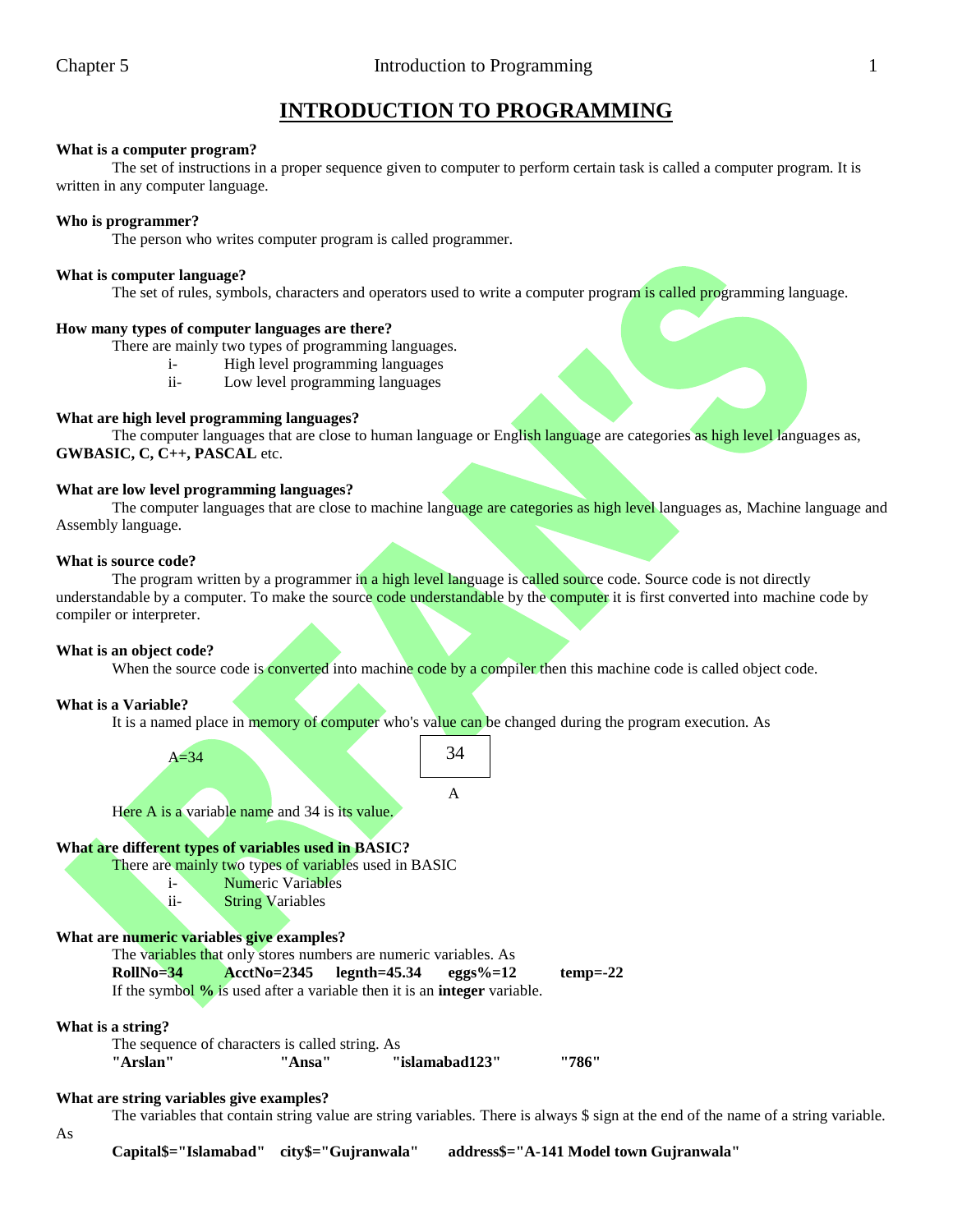#### **What are the rules for naming a variable in GW-BASIC?**

- i- Variable name may contain alphabets (A-Z) and number (0-9) only.
- ii- First character must be a letter.
- iii- Variable name can be 40 characters long. No blank spaces are allowed.
- iv- There should be \$ sign at the end of the name of string variable.

v- The integer variable should have % sign at the end off its name.

For example:

### **IDcardNo, RollNo, NoOfStudents%, FromLHR2GRW, Name\$**

Are the valid variable names.

#### **What is a constant?**

Such a value that is not changed during the program execution.

#### **What are the types of constants?**

Mainly there are two types of constants in BASIC.

- i- Numeric constants
- ii- String constants.

#### **What are numeric constants?**

Numeric constants are of two types **i- Integer ii- Real or Float** Integer constants are ordinary positive or negative integers as **35, 567, -75, -103** Real or Float constants are positive or negative numbers that contains decimal point in it as **232.6, -2.0, 33.6, 56.0** 

#### **What are string constants?**

String constants contain the string value that is never changed during program execution. As **"USA", "1234567890", "A.Q.Khan"**

#### **What is syntax error?**

It is the error which occurred due to the use of any misspelled command or any grammatical rule violation of the language. As **10 Prnt "Pakistan Zindabad"** Or as **20 A+B=C**

#### **How syntax errors can be detected and removed?**

Syntax errors can only be detected by the compiler or interpreter at the time of compilation or interpretation. The list of errors with error codes and messages is given by the compiler after compilation. The expert programmer can identify the error by knowing the error code or by reading the error message. Programmer then does the correction.

#### **What is logical error?**

These errors occurred due to the use of wrong logic in a program. As if we want to perform subtraction **B-A** but mistakenly we typed **C=B+A** this will results in logical error. Logical errors cannot be detected by computer, compiler or interpreter.

#### **How logical errors can be detected and removed?**

Logical errors can only be detected by the programmer by observing the wrong results produced by the program. Then programmer examines the program carefully, trace out the fault and remove it.

#### **What is an operator?**

Operator is a symbol used for its operands to perform an operation on it.

#### **How many types' operators we use in BASIC?**

There are five types of operators we use in BASIC. These are **Brackets, Arithmetic operators, Relational operators, Logical operators. Assignment operator**

#### **What are arithmetic operators?**

The arithmetic operators are used to perform different operations on their operands.

#### **List the arithmetic operators.**

 $\hat{\ }$ , -(negation),  $\hat{\ }$ ,  $\hat{\ }$ ,  $\hat{\ }$ , mod, +, -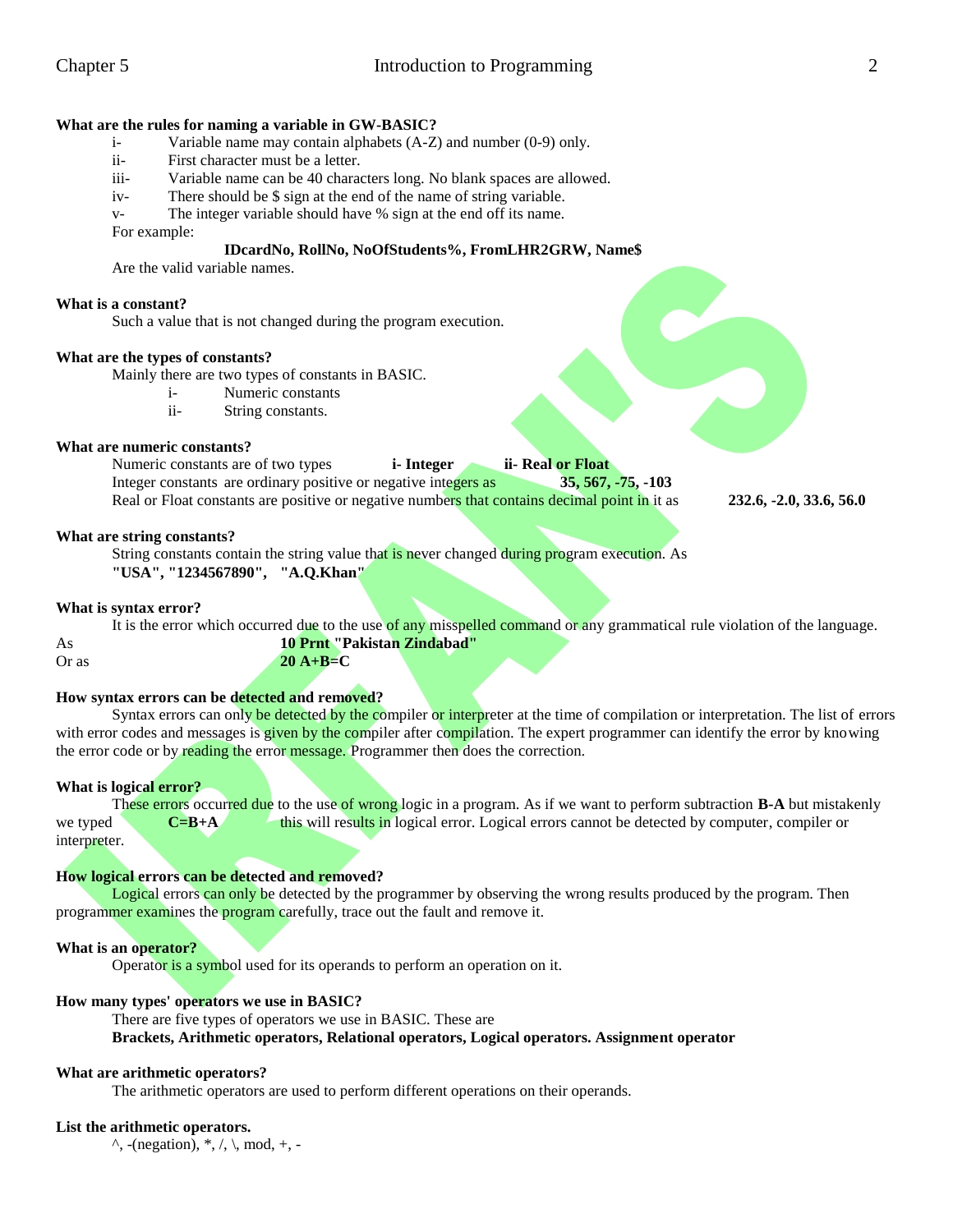| <b>Operation Name</b>       | <b>Symbol Used</b> | <b>Algebraic Expression</b> | <b>BASIC Expression</b> |  |
|-----------------------------|--------------------|-----------------------------|-------------------------|--|
| Exponentiation              | $\wedge$           |                             | $2^{\wedge}4$           |  |
| Negation                    |                    |                             | -4                      |  |
| Multiplication              | *                  | 3x5                         | $3*5$                   |  |
| Division                    |                    | $6\div 3$                   | 6/3                     |  |
| Integral division           |                    | 7\4                         | $7\backslash 4$         |  |
| <b>Modulus or Remainder</b> | Mod                | 7 mod 4                     | 7 mod 4                 |  |
| Addition                    |                    | $4 + 8$                     | $4 + 8$                 |  |
| Subtraction                 |                    | $5 - 3$                     | $5-3$                   |  |

# **What are relational operators?**

Relational operators are used to compare two values. There are six relational operators in BASIC.

#### **List the relational operators.**

| $\lt =,$                             | $>=,$<br>◇.        |                         |                     |  |
|--------------------------------------|--------------------|-------------------------|---------------------|--|
| <b>If</b><br>$A=56$ $B=60$<br>$C=56$ | then               |                         |                     |  |
| <b>Operation Name</b>                | <b>Symbol Used</b> | <b>BASIC Expression</b> | <b>Evaluates to</b> |  |
| Equal to (comparison)                |                    | $A = C$                 | True (Non zero)     |  |
| Less than                            |                    | B < A                   | False (Zero)        |  |
| Greater than                         | >                  | A > C                   | False (Zero)        |  |
| Less than or Equal to                | $\leq$             | $A \le B$               | True (Non zero)     |  |
| Greater than or Equal to             | $>=$               | $B>=A$                  | True (Non zero)     |  |
| Not Equal to                         | ⌒                  | $A \triangle B$         | True (Non zero)     |  |

#### **What are logical operators?**

There are three logical operators **AND**, **OR** and **NOT**. These are used to combine simple relational expressions and to convert them into complex ones.

#### **Construct a table that shows the operation of AND, OR and NOT logical operators.**

| <b>AND</b> |  | OR           |                                  |  | <b>NOT</b>  |  |              |
|------------|--|--------------|----------------------------------|--|-------------|--|--------------|
| --         |  | <b>XANDY</b> | $\overline{ }$<br>$\overline{A}$ |  | <b>XORY</b> |  | <b>NOT X</b> |
|            |  |              |                                  |  |             |  |              |
|            |  |              |                                  |  |             |  |              |
|            |  |              |                                  |  |             |  |              |
|            |  |              |                                  |  |             |  |              |

# **What is an assignment operator?**

The symbol for this operator is =. It is used to assign some value to a variable. Variable must be written on left hand side of assignment operator and the value which is to be assigned is written on right hand side of the assignment operator. As

**Pi=3.14 Height=45.22 Name\$="Javeria" Eggs%=12**

#### **What is an Expression?**

Expression is the combination of variables constants and operators. These are evaluated to some value. As  $A = 2*B+C$  **d**<(6s-45) **(B**<>D) OR (F=G) AND (F<56) are different expressions

#### **What is an arithmetic expression?**

Such an expression in which arithmetic operators are used is called arithmetic expression. Arithmetic expression always evaluates to some numeric value. As **A=2\*B+C Area=Length \* Width** are some examples of arithmetic expressions.

# **What is a relational expression?**

Such an expression in which relational operators are used is called relational expression. The result of relational expression is always True (non zero) or False (zero). As  $B \ll D$ ,  $F = G$ ,  $F \ll 56$  are some relational expressions.

# **What is a logical expression?**

Such an expression in which logical operators are used is called logical expression. The result of logical expression is always evaluates to True (non zero) or False (zero). As **(B** $\leftarrow$ D) **OR** (**F**=**G**) **AND** (**F**<56) is a logical expression.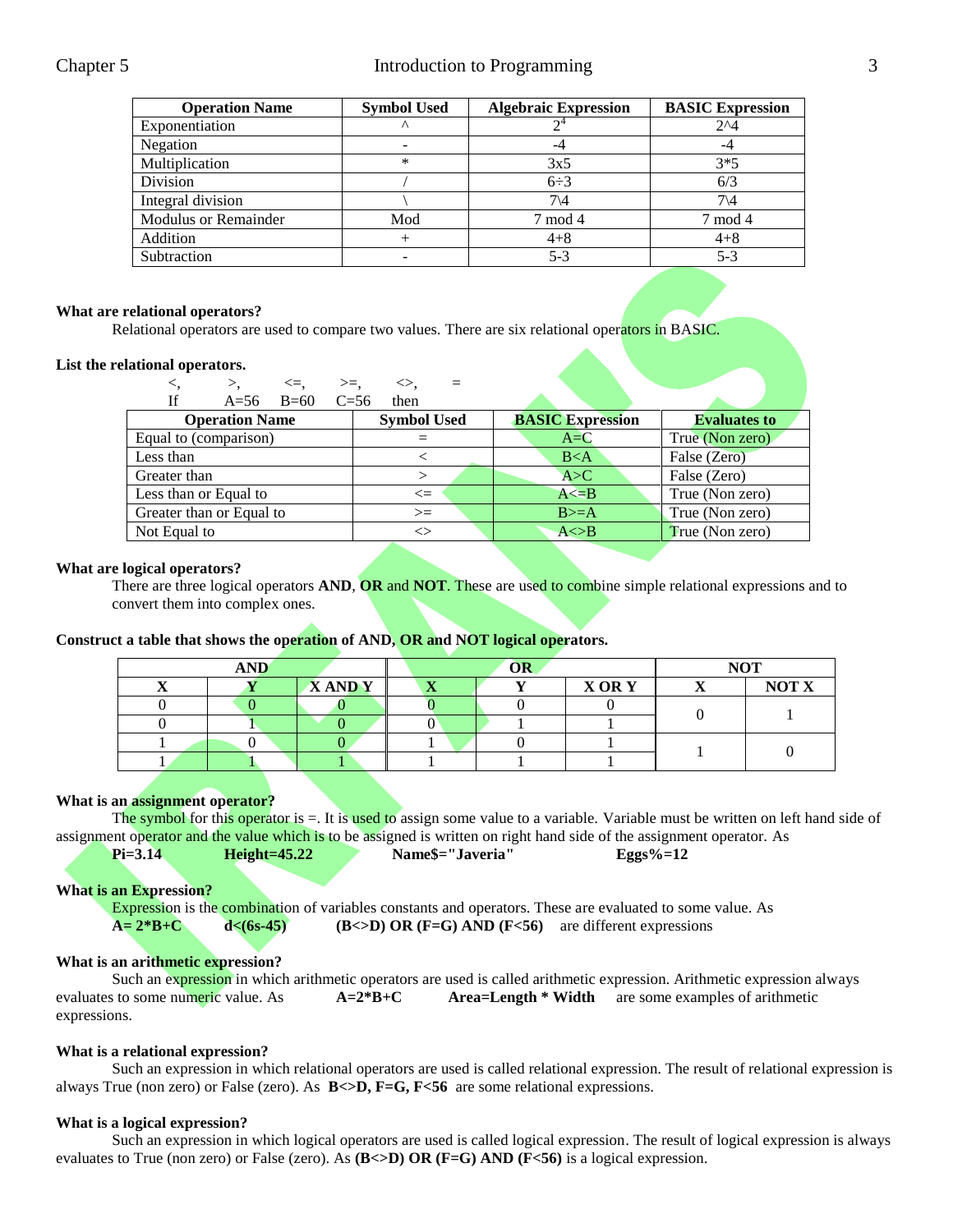# **What is a concatenation operator and what is its use?**

When the symbol + is used between two string variables or strings in an expression it is used as a concatenation operator. It simply joins the two strings or the values of two string variables into a large string. As if  $A$ \$= "**Muhammad" B**\$= "Ali" then in the expression **Name\$= A\$ + B\$** the variable **Name\$** will be assigned the string value **MuhammadAli**. Similarly the two strings **"Cindy"** and **"Crawford"** when concatenated as **"Cindy" + "Crawford"** will evaluate to new string **CindyCrawford**.

### **What do you meant by type conversion or type casting?**

It is the process in which the real or float value is converted (round off) into integer value and then assigned to a integer value. As if **Eggs%= 14.57** then **Eggs** is an integer variable and it will store the value **15**. OR

Integer value is converted into real or float value and then assigned to integer variable. As if **Length** = 45 then **Length** is a real or float variable and it will store the value 45.0

#### **What do know about operator precedence?**

If there are many different types of operators in an expression then operator precedence determines the order in which the operators perform their operation on the operands. In the given table the precedence of operators in BASIC is given from highest to lowest.



#### **How the following expression is evaluated?**

```
If x=4 y=2 then
z=2*x\gamma +3<x*y AND 44/(2+x-15)-2>x+y OR (NOT(x*y>y)) will evaluates to
```
Step 1: The innermost bracket will be solved first, so  $(x*y>y)$  will be solved.

 $(4*2>2)$ 

```
(8>2) operator * has higher precedence than > so it is solved first
```
(TRUE)

Step 2: The expression for second step will be

# **z=2\*4^2+3<4\*2 AND 44/(2+4-15)-2>4+2 OR (NOT(TRUE))**

Now  $(2+4-15)$  and  $(NOT(TRUE))$  will be solved

 $(6-15)$  as operators + and – have the same level of precedence but + coming first from left side so it is solved before -.  $(-9)$ (NOT(TRUE))

(FALSE) as NOT operator inverts the value. Now the expression becomes **z=2\*4^2+3<4\*2 AND 44/(-9)-2>4+2 OR (FALSE)**

- Step 3: Now  $\land$  will be solved so the expression will become **z=2\*16+3<4\*2 AND 44/(-9)-2>4+2 OR (FALSE)**
- Step 4: Now the operators \* and / have higher precedence level than the other operators so they will be solved first. As \* occurs before / from the left so it is solved before /. So the expression will become **z=32+3<8 AND (-4.888)-2>4+2 OR (FALSE)**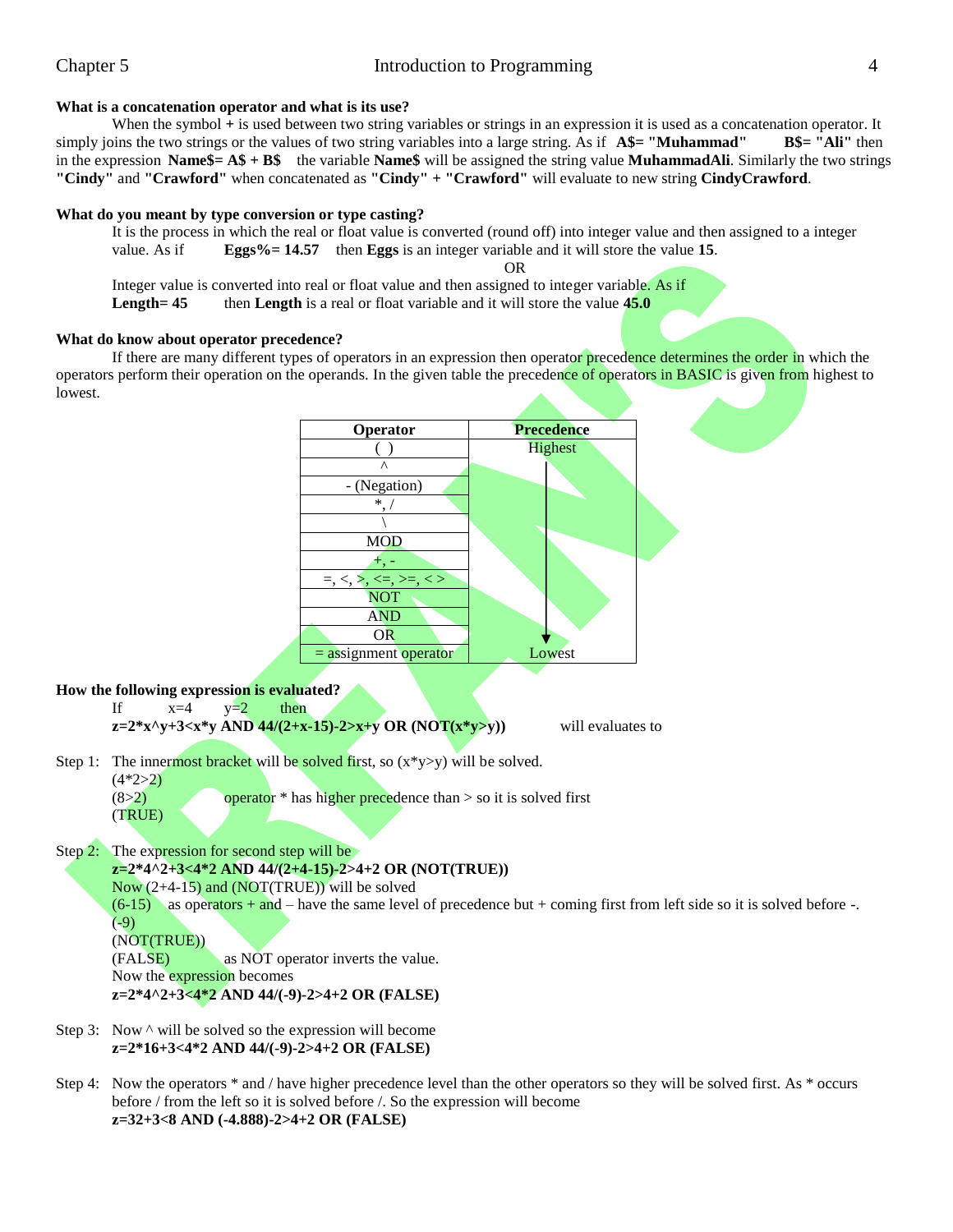- Step 5: Now the operators + and have higher precedence level than the others operators so they will be solved first from left to right sequence. Hence the expression will become **z=35<8 AND (-6.888)>6 OR FALSE**
- Step 6: The operators < and > now have higher precedence than the other operators, now it's their turn to be solved first. Hence the expression will become **z=FALSE AND FALSE OR FALSE**
- Step 7: In last AND operator has higher precedence level than OR so it will be evaluated first. **z=FALSE OR FALSE**
- Step 8: Finally **z=FALSE**

#### **Write few characteristics of BASIC language.**

- 1. **BASIC** stands for Beginner's All Purpose Symbolic Instruction Code.
- 2. It is simple to understand.
- 3. It is suitable for both mathematical and business problems.
- 4. It is easy to learn for the beginners.
- 5. It can run almost every computer from microcomputer to mainframe.
- 6. In it debugging and modification of programs is very easy.

# **What is the purpose of CLS command? Write its syntax and also explain it with example.**

# **CLS**

# **Purpose:**

This command is used to clear the screen.

#### **Syntax:** CLS

# **Example:**

# CL<sub>S</sub>

# **Explanation:**

After typing CLS when we press enter the screen will be cleared.

# **What is the purpose of NEW command? Write its syntax and also explain it with example.**

# **NEW**

# **Purpose:**

This command is used to close all open files and to clear the RAM.

**Syntax:**

#### NEW **Example:**

# **NEW**

# **Explanation:**

After typing NEW we will press enter button. As soon as we press enter button the files which are loaded in the memory (RAM) will be closed.

# **What is the purpose of LOAD command? Write its syntax and also explain it with example.**

# **LOAD**

# **Purpose:**

By using this command we can load a file from disk to memory (RAM).

# **Syntax:**

LOAD filename[,r]

# **Example1:**

LOAD qpc123.bas

# **Example2:**

LOAD qpc123.bas,r

# **Example3:**

LOAD d:\college\GC\qpc123.bas,r

# **Explanation:**

In example1 the file qpc123.bas will be loaded from disk from current directory into RAM. In example2 the file qpc123.bas will be loaded from disk from current directory into RAM and then run.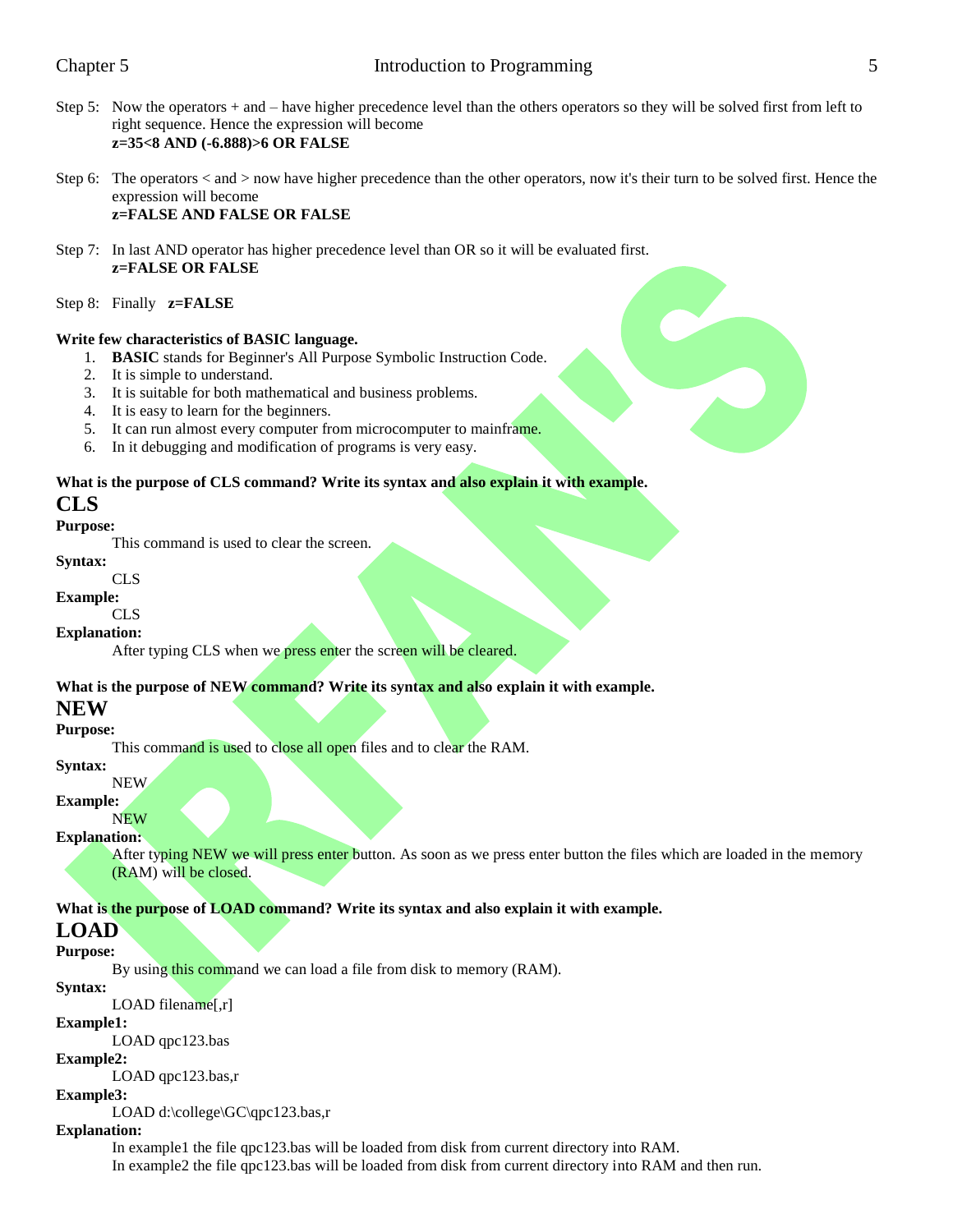In example3 the file qpc123.bas will be loaded from the folder GC which is in the folder college which is on drive D and then run.

# **What is the purpose of SAVE command? Write its syntax and also explain it with example. SAVE**

# **Purpose:**

By using this command we can save a file on disk for future use.

**Syntax:**

SAVE filename[,a] SAVE filename[,p]

# **Example1:**

SAVE qpc123.bas

# **Example2:**

SAVE qpc123.bas,a

# **Example3:**

SAVE qpc123.bas,p

# **Explanation:**

In example1 the file qpc123.bas will be saved to the current directory. If no option of a or p is given then the file will be saved in compressed binary format.

In example2 the file qpc123.bas will be saved to the current directory in ASCII format.

In example3 the file qpc123.bas will be saved to the current directory in an encoded binary (protected) format. In this format we can not see or change the file but we can only execute it.

# **What is the purpose of RUN command? Write its syntax and also explain it with example.**

# **RUN**

# **Purpose:**

This command is used to run the program which is in the memory, if the program is not in memory then this command can also load it and then run it.

# **Syntax:**

RUN filename[,r]

# RUN [line number][,r]

#### **Example1:** RUN

**Example2:**

#### RUN qpc123.bas

**Example3:**

# RUN qpc123.bas,r

# **Example4:**

# RUN 30

**Example5:**

# RUN 30,r

# **Explanation:**

In example1 the file which is already loaded in the memory will be executed from beginning to the end of program. In example2 all opened files will be closed and the memory will be cleared before the file qpc123.bas will be loaded and executed.

# In example3 all data files will be kept opened but other files will be closed before the file qpc123.bas will be loaded and executed.

In example4 the file which is currently in memory will be executed from line number 30 to the end.

In example5 all data files will be kept opened and the program will be executed from line number 30 to the end.

# **What is the purpose of SYSTEM command? Write its syntax and also explain it with example.**

# **SYSTEM**

# **Purpose:**

This command is used to exit from the GW-BASIC and return to WINDOWS environment.

**Syntax:**

SYSTEM

**Example: SYSTEM** 

**Explanation:**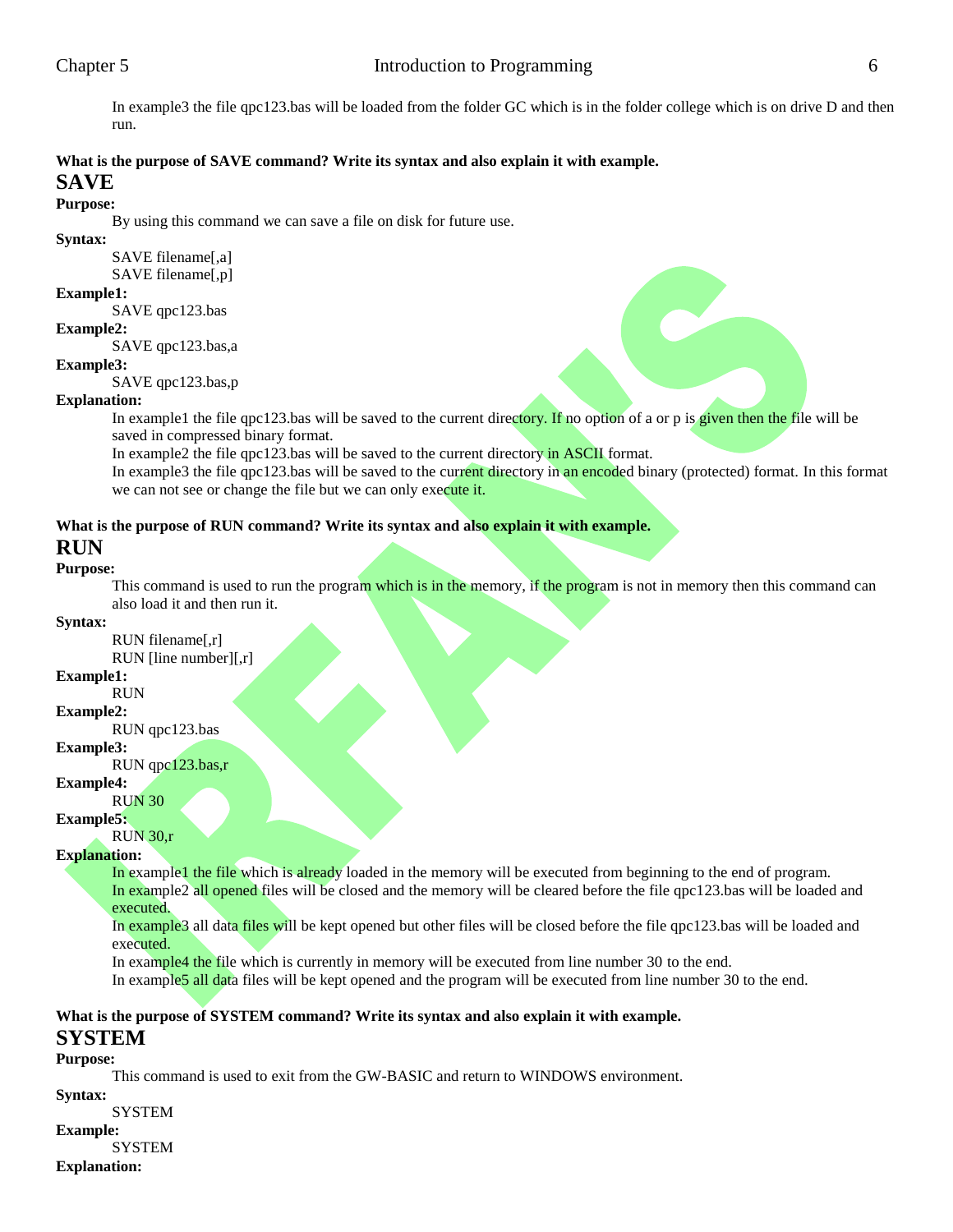After typing SYSTEM we press the enter button then we go back to operating system (WINDOWS) environment. **What is the purpose of END command? Write its syntax and also explain it with example.**

# **END**

**Purpose:**

This is used to terminate the program execution.

# **Syntax:**

END

#### **Example:** END

**Explanation:**

This statement is used in the program where the termination of the program is required.

# **What is the purpose of LET statement? Write its syntax and also explain it with example.**

# **LET**

# **Purpose:**

It is used to assign a value to a variable.

# **Syntax:**

[LET] variable = expression/constant

# **Example1:**

LET  $A=100$ 

# **Example2:**

LET A=D+B/C

# **Explanation:**

In example1 the value 100 is assigned to variable A

In example2 the expression on right hand side of equality sign will be evaluated and then assigned to the variable A.

# **What is the purpose of LIST command? Write its syntax and also explain it with example.**

# **LIST**

**Purpose:**

This command is used to display the loaded program on the screen partially or completely.

# **Syntax:**

LIST [starting line number][-ending line number][, filename]

LIST [starting line number-][,filename]

# **Example1:**

LIST

#### **Example2:** LIST 10

**Example3:**

# LIST 30-

**Example4:**

# LIST 30-70

**Example5:**

LIST -80

# **Example6:**

LIST 30-50,qpc123.bas

# **Example7:**

# LIST  $60$ -,qpc123.bas

**Explanation:**

In example1 the whole program which is currently loaded into the memory from beginning to the end will be displayed. In example2 only the line number 20 will be displayed of the program which is currently loaded in the memory. In example3 the line number from 30 to the end will be displayed of the program which is currently loaded in the memory. In example4 the line number from 30 to 70 will be displayed of the program which is currently loaded in the memory. In example5 the line number from beginning to 80 will be displayed of the program which is currently loaded in the memory. In example6 the line number from 30 to 50 will be displayed of the file qpc123.bas from the current directory. In example7 the line number from 60 to end will be displayed of the file qpc123.bas from the current directory.

# **What is the purpose of PRINT command? Write its syntax and also explain it with example. PRINT**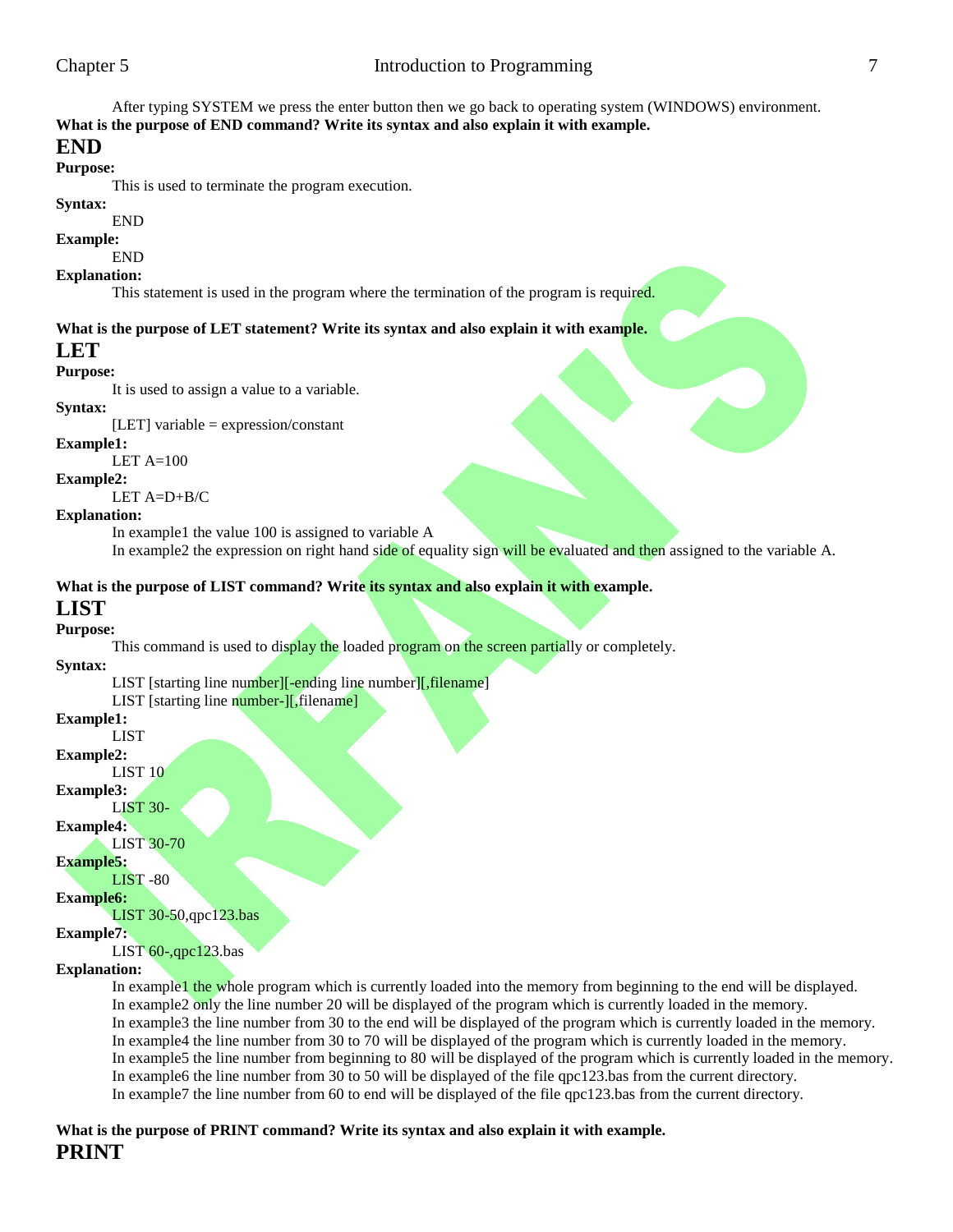**Purpose:**

It is used to display text and numbers on the screen.

#### **Syntax:**

PRINT [list of expressions][;]

? [list of expressions][;]

# **Example1:**

PRINT

# **Example2:**

PRINT A,B,C

# **Example3:**

PRINT A;Name\$

# **Example4:**

PRINT "Pakistan Zindabad"

# **Example5:**

? "How R U"

# **Explanation:**

In example1 only the blank line will be printed.

In example2 the values of variables A,B and C will be printed on the same line at the beginning of each zone of 14 spaces. In example3 first the value of variable A will be printed and just after it the value of string variable Name\$ will be printed on the same line.

In example4 the text Pakistan Zindabad will be printed on a line.

In example5 ? is used instead of PRINT. ? will work same as PRINT. The text How R U will be printed on a line.

# **What is the purpose of LPRINT statement? Write its syntax and also explain it with example.**

# **LPRINT**

# **Purpose:**

This command is used to print data from the printer.

# **Syntax:**

LPRINT [list of expressions][;]

#### **Example1:**

LPRINT

# **Example2:**

LPRINT A,B,C

# **Example3:**

LPRINT A;Name\$

# **Example4:**

LPRINT "Pakistan Zindabad"

# **Explanation:**

In example1 only the blank line will be printed.

In example2 the values of variables  $A, B$  and  $C$  will be printed on the same line at the beginning of each zone of 14 spaces. In example3 first the value of variable A will be printed and just after it the value of string variable Name\$ will be printed on the same line.

In example4 the text Pakistan Zindabad will be printed on a line.

# **Explain the usage of two separators , and ; in the PRINT statement.**

# **Comma (,):**

If comma is used to separate the expressions in the PRINT statement then it causes the second expression to be displayed at start of next zone. Each zone is of 14 spaces.

# **Semicolon (;):**

If semicolon is used to separate the expressions in the PRINT statement then it causes the second expression to be printed just after the first expression.

# **Spaces:**

Any spaces or tabs used in PRINT statement are not effective.

# **What is the purpose of INPUT statement? Write its syntax and also explain it with example.**

# **INPUT**

**Purpose:**

This statement is used to input data from the user during the program execution.

**Syntax**: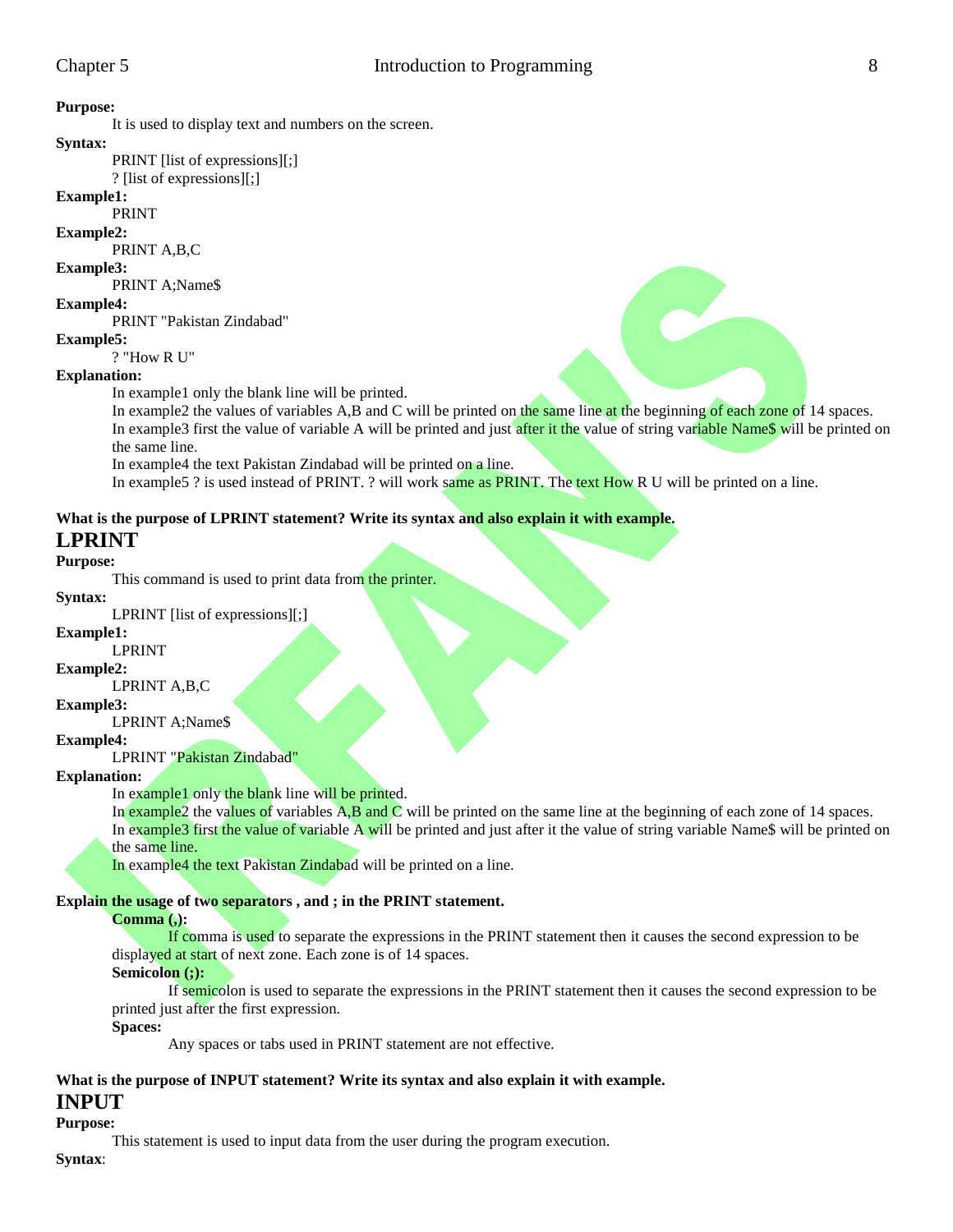INPUT [any string;] comma separated list of variables

INPUT [any string,] comma separated list of variables

# **Example1:**

INPUT A,B

#### **Example2:**

INPUT "Enter two numbers ",A,B

# **Example3:**

INPUT "Enter two numbers ";A,B

### **Explanation:**

In example1 two values separated by comma will be provided like 20,30

In example2 we will be shown a message "Enter two numbers " then we have to provide two number separated by comma. In example3 a question mark ? will be shown after the message and then we have to provide two numbers separated by comma.

# **What is the purpose of READ statement? Write its syntax and also explain it with example.**

# **READ**

# **Purpose:**

This statement reads value from the DATA statement somewhere in the same program and assigns them to corresponding variables.

# **Syntax:**

READ comma separated list of variables

#### **Example:**

READ A,B,C\$

# **Explanation:**

In the above example the values of variables A,B and C\$ will be taken from DATA statement in the program. Remember that READ statement is always used in conjunction with DATA statement.

# **What is the purpose of DATA statement? Write its syntax and also explain it with example.**

# **DATA**

# **Purpose:**

This statement is used to store the numeric and string constants that are accessed by a READ statement placed somewhere in the program.

#### **Syntax:**

DATA comma separated list of constants

# **Example:**

- 10 READ length, width
- 20 PRINT "area =",length\*width
- 30 DATA 3,5

# 40 END

# **Explanation:**

In the above example when the READ statement will be executed it will search a DATA statement in the program from top to bottom. As soon as the first DATA statement will be encountered the variable "length" will take its value from the first element of the list of constants provided in the DATA statement and the variable "width" will take its value from the second element in the list. Remember if all the constants are used in a DATA statement by some READ statements then that DATA statement is no more used by other READ statements without the use of RESTORE statement.

# **What is the purpose of RESTORE statement? Write its syntax and also explain it with example. RESTORE**

# **Purpose:**

This statement causes the DATA statement to be reused if it has already been used by the READ statement.

**Syntax:** RESTORE [line number]

# **Example:**

10 READ A,B,C,D 20 PRINT "the sum is  $=$ ", $A+B+C+D$ 30 DATA 10,20 40 DATA 30,40 50 RESTORE 60 READ w,x,y,z